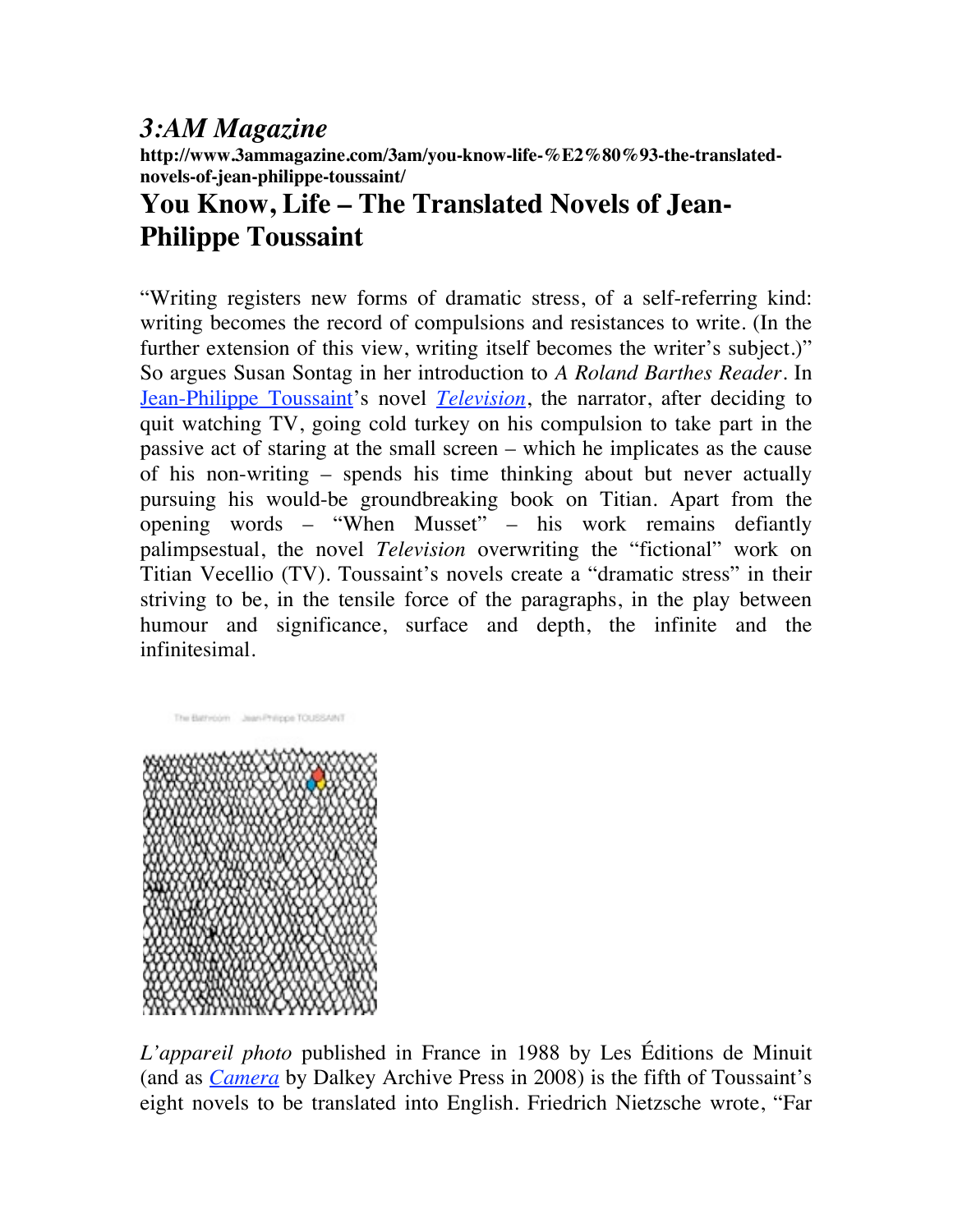from being superficial, a great Frenchman has his superficies to the extreme degree, a natural envelope which surrounds his depths" (*Dawn*). As a Belgian writing in French who calls himself a European, assumed into the contemporary cluster of novelists working beyond the "nouveau roman" – Jean Echenoz, Éric Chevillard, Marie Redonnet, and Marie Darrieussecq – Toussaint's novels are concerned with the banalities of everyday life, the quiddity of objects, the psychological abrasions caused by humankind's interaction with phenomena – the superficies. To read *Camera* is to experience one long blink of the I, a movement from the light to darkness. In the words of <u>Mark Z. Danielewski</u>, "photography [gives] permanence to moments that [are] often fleeting. Nevertheless, not even ten thousand photographs can secure a world" (*House of Leaves*).



Who writes like Toussaint? And whom does Toussaint resemble? The latter, more easily approached, would include obvious Toussaint progenitors such as Samuel Beckett, Alain Robbe-Grillet, Maurice Blanchot, Georges Perec, Raymond Queneau, and Francis Ponge. Like Beckett's characters, Toussaint's nameless protagonists find humour in despondency. In *Television*, the scene in which the narrator attempts to hide the neglected fern he is supposedly looking after for his vacationing neighbours is a comic masterpiece. Beckett would have approved and so would have Buster Keaton, Jacques Tati, Miguel de Cervantes, and Herman Melville. With perfect comic timing, the fern becomes the narrator's windmills, his pteridophytic Moby Dick. Toussaint's intense gaze is reminiscent of the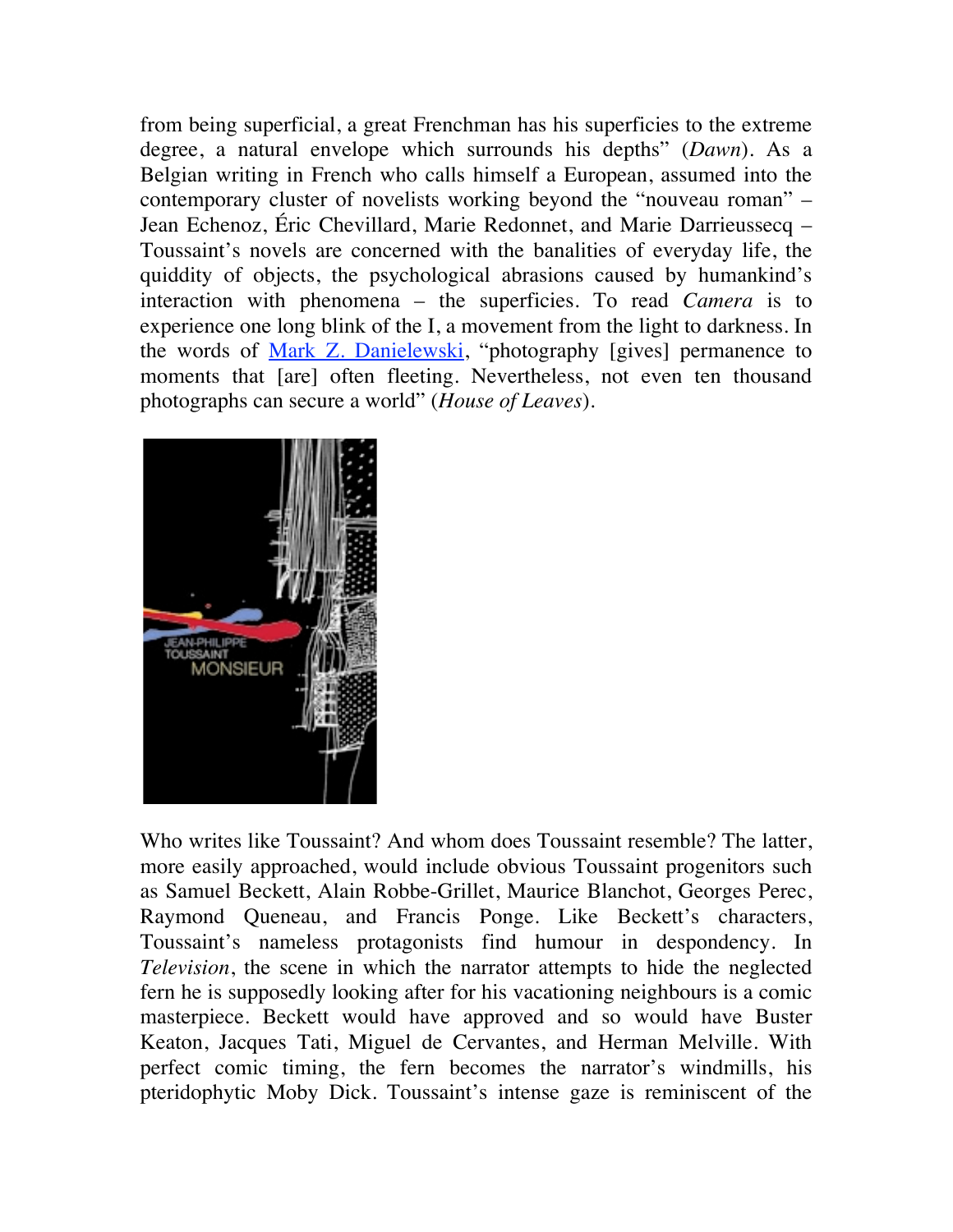*nouveau roman* writers; his playfulness evokes the works of the **Oulipo** group; while *Making Love* (*Faire l'amour*) and *Camera* suggest Blanchot's *Awaiting Oblivion*.

A contemporary of Toussaint, Nicholson Baker's first two novels – *Mezzanine* (1988) and *Room Temperature* (1990) – also explore the minutiae of existence, the anxiety of being, the relationship between the human and the plastic, between time and technology. Baker and Toussaint inhabit a world in which milk cartons, Instamatic cameras, and overnight bags are as significant as love, sex, and death. Few writers work in this way – maybe W.G. Sebald, Ben Marcus, and the Patrick Süskind of *Pigeon* and *The Story of Mr. Sommer*.



Toussaint's signature literary dish is the paragraph. His sentences – short in the early works, more intricate, serpentine, and poetic in the later – create blocks of prose that, rather than dense and impenetrable, are light but rich, airy but flavoursome – a soufflé of introspection, reflection, and observation. Rather like Ponge's prose poems, Toussaint's paragraphs are responsive to the process of their own presence.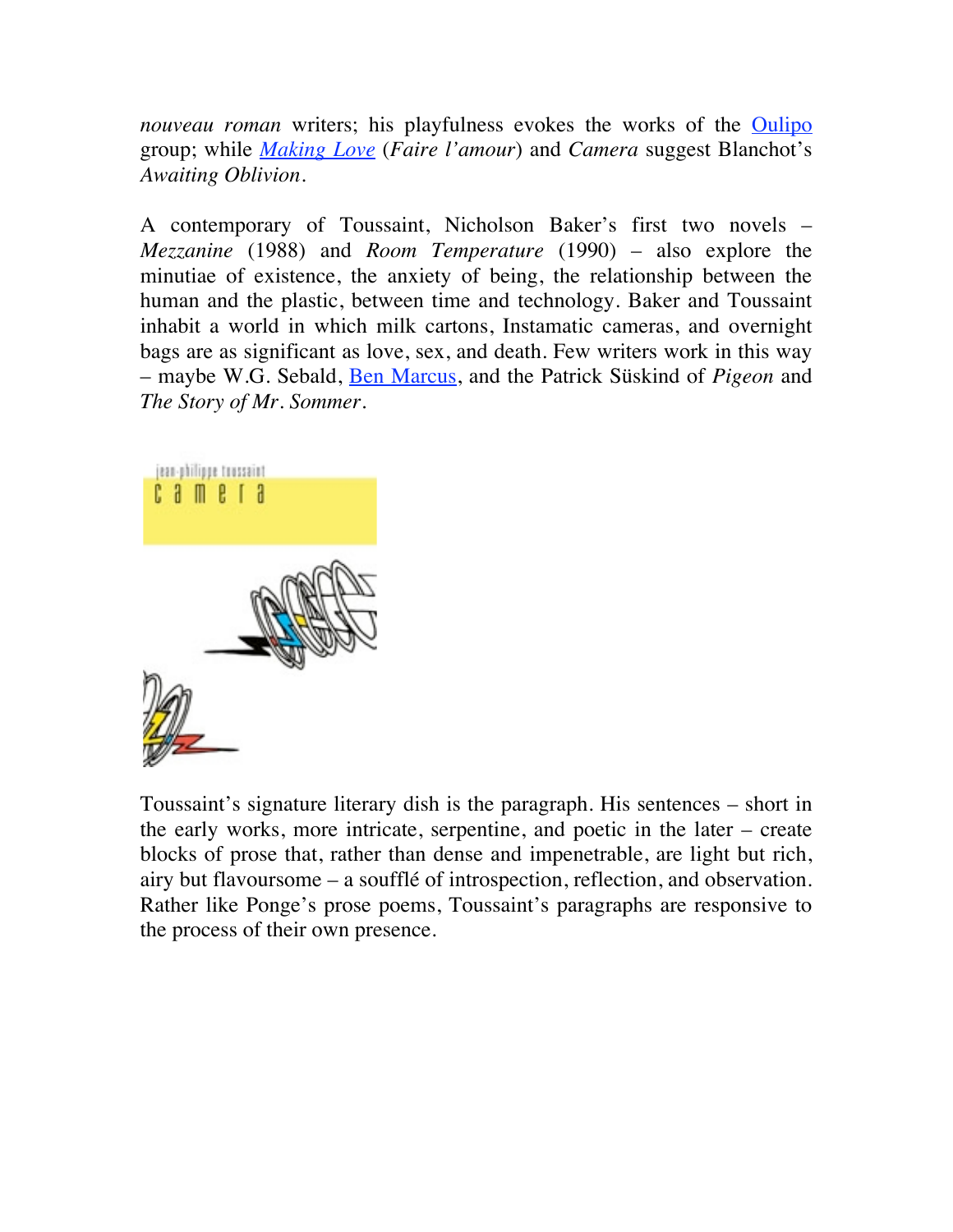

The narrative of *Camera* moves through sequences of action as thought – the narrator learns to drive, goes shopping – but he does so without consequence, without subsequence. The idea of the act is to think about the act in the process of doing. His actions and thoughts are synchronized. *Camera* is the reverse lens of Xavier de Maistre's *A Journey Around My Room*. Toussaint's works – autistic and present-at-hand – are the means by which he thinks the world, are his being-with.

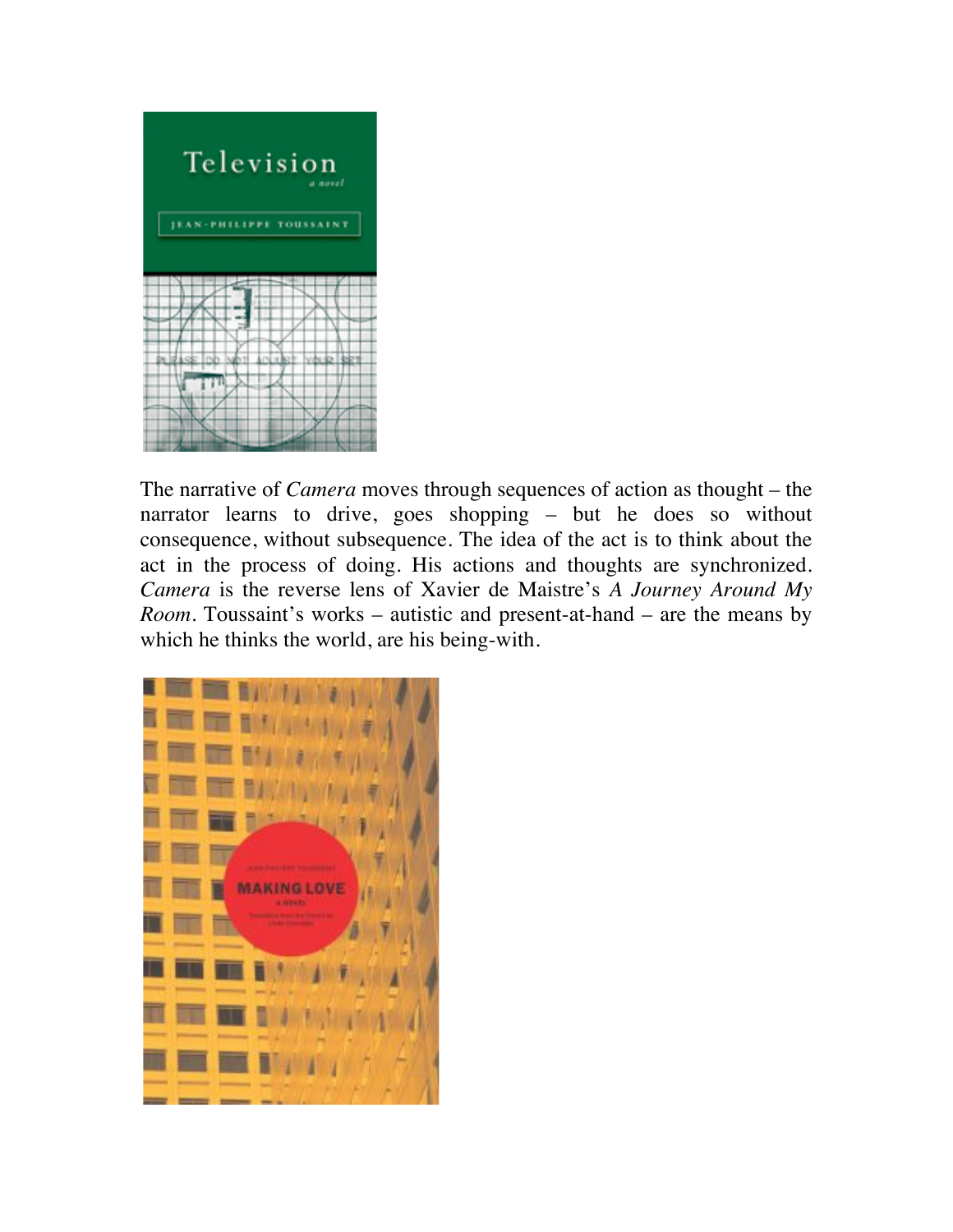Not much happens in the *nouveau roman*, but the narrative – charged with significance, however unapparent – forces the reader to acknowledge that something must be happening. In Toussaint's novels (and in Baker's early work) the narrators/characters withdraw from the action, hide away in a bathroom (*The Bathroom*), travel without seeing anything (*Camera*), refuse to take part in the spectacle (*Television*), and take on activities they have no intention of finishing (*Monsieur*). If the characters lack emotional depth, it is given to them by the objects they refute, desire, disdain – Toussaint's metro maps, his "mustard container adorned with smurfs", and his televisions replace wandering clouds, Grecian urns, and albatrosses. The properties of things penetrate the infinite responsibilities of being. That is, Toussaint's characters repudiate action in preference to the plastic while simultaneously delaying and relaying their thoughts on doing. Objects – cameras, baths, and designer clothes – reflect an apparition of the (apparently motiveless) self.

In his review for *The New York Times*, Tom McCarthy asserts: "that *Camera* should have waited 20 years to find an English-language publisher is scandalous." Indeed. Dalkey Archive has published four of Toussaint's novels: *Television*, *Monsieur*, *The Bathroom*, and *Camera* and is to publish a translation of *Fuir* (set in China) sometime in 2010. *Making Love*, a love story set in Tokyo and Kyoto, is published by The New Press. Toussaint's novels, in direct language belying an embedded poetry, interrogate the (de)real with precision, deftness, and humour. (There's a potential PhD thesis here: *Toussaint, Heidegger, and the Uncanny*.) Infinitesimal gems to read and re-read.

## **ABOUT THE ANALYST**

Steve Finbow's novel *Balzac of the Badlands* will be published by Future Fiction London in October 2009. First published in 3:AM Magazine: Monday, January 26th, 2009.